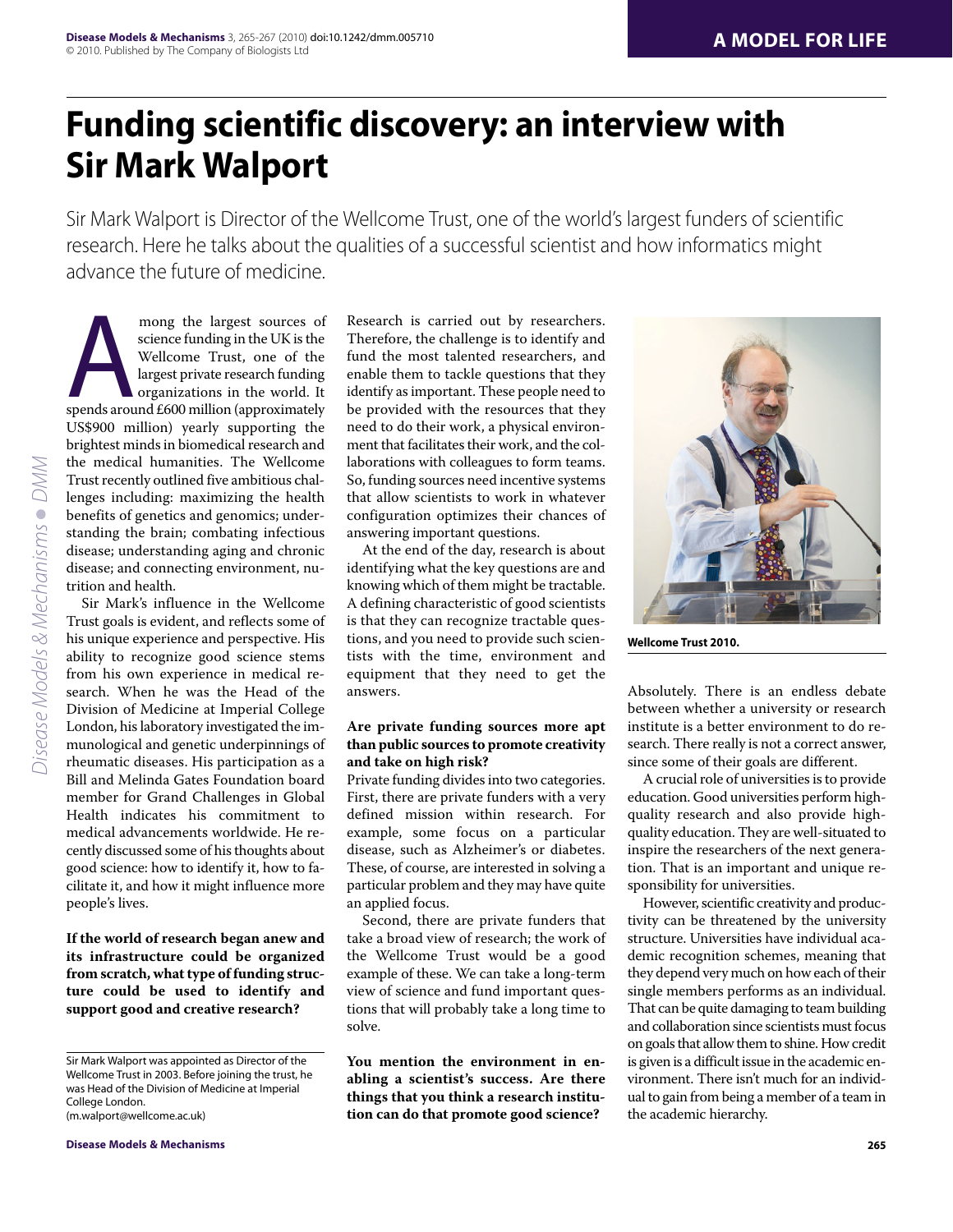This problem is recognized in industry, so they often develop incentive structures that can promote useful interactions among scientists.

**The scientific training in universities is very dependent on mentor relationships between the heads of laboratories and graduate students or postdocs, who do much of the bench work in science. I've heard your 'family tree' philosophy: the idea that great scientists are usually trained by other great scientists. What qualities are common in great scientists that promote their ability to be great mentors?**

It is very important to distinguish patronage from mentorship. There are some systems that operate very heavily on patronage, which is a fairly narrow responsibility of 'I'll look after you, young person' and 'Do as I say'. Mentorship is much broader than that and requires selflessness.

I received a very good piece of advice when I started at Hammersmith as a Senior Lecturer, which was the time when I first became a mentor to others. I was told that I should take my best young scientists and give them the best projects that I had to offer. The idea is that, if you look after the careers of the people who work with you, it is good for them, and ultimately it is good for you as well. Future potential members of your laboratory will see that their predecessors have done well when they are deciding if they should join your lab. A scientist's legacy is a combination of his or her discoveries and the people that have been trained. Therefore, mentorship is incredibly important.

Mentorship is about leading young scientists to the issues that really matter and helping them to identify the most important research questions. Then a good mentor should advise them on how to apply the appropriate methods to tackle the problem. Mentorship also means providing good advice for people about how to advance through their careers. If a scientist is going to develop a good independent career, their mentor needs to help them develop their own ecological niche in science. One way that a young scientist can achieve that, is to physically move around and experience research in different laboratories. This allows the developing scientist to add a bit of worldly diversity to their experience and expand the breadth of their knowledge.

Retrospectively, I realize that I was very lucky. I had very good mentors, although they didn't really know that they were mentors as the term has really only begun to be used fairly recently.

#### **You have spoken out to support the use of medical databases containing scrubbed patient files in medical research. How do you hope to see patient information used?**

Electronic records help physicians to look after people. If an individual becomes ill while traveling away from home, or has a complex medical history, there's a comprehensive medical record that can be summoned up on a screen. This patient information can be readily accessible to the people who need it, and where they need it

**A defining characteristic of good scientists is that they can recognize tractable questions, and you need to provide such scientists with the time, environment and equipment that they need to get the answers**

to provide the best, most informed patient care possible.

Electronic medical records also have the potential to serve as an expert system that can advise clinical care. For example, an electronic system might tell a doctor, who is about to prescribe an anti-coagulant to a patient who's taking an antibiotic, that the two drugs together might create an adverse reaction. It could ask the physician 'do you really want to do this?' to alert them to a potential mistake. From this perspective, it makes the immediate patient care better.

Databases generated from electronic medical records can also promote the health of broader populations. By aggregating patient data, these systems provide information about how drugs affect large groups of people. When optimized, this information provides for pharmacovigilance studies that could not be done before. Database information about the early clinical trials of new drugs can identify the side effects that occur in hundreds or thousands

of patients. Post-marketing surveillance using electronic records has the potential to expand this to include tens, or even hundreds, of thousands of people. The statistical power can allow drug side effects to be identified much more quickly than before.

It's also important to recognize that the patient information held in databases is sensitive. People rightly have the expectation that they should maintain their privacy and anonymity. Medical records used on an aggregate scale must first be fully anonymized, or more commonly pseudonymized. In other words, the data must be coded to separate the medical information away from the personal information. Mechanisms must be in place to do that automatically to maintain confidentiality.

### **Another area with great potential for future progress is global health. How do you think researchers might approach issues of health disparities so that they will have the most positive impact?**

There are many different problems involved in the issue of global health. Many diseases that are still prevalent in the developing world are now absent, or almost absent, in the developed world. There are infectious diseases in the tropics, including diseases like malaria, which is an area of research where there is a huge amount of work to be done. There are also a number of other parasitic diseases, like schistosomiasis, sleeping sickness (trypanosomiasis) and leishmaniasis. This whole group of parasitic diseases, just by virtue of their global distribution, affects poor countries at a much higher frequency than richer countries. There remains a deficit of treatments for these diseases because the market for drugs is largely focused on the diseases of wealthier people.

But an important problem for many countries results from their infrastructure. For example, implementing basic hygiene mechanisms would prevent a lot of the childhood diarrhea that is experienced globally. So, although there is much work to be done on health systems, there is also work on policy and politics that is necessary. Equally, a society is unlikely to have a very good health system without a good education system in place. So, research is not the answer to all of the global health problems – much of the necessary change must come through politics and finance.